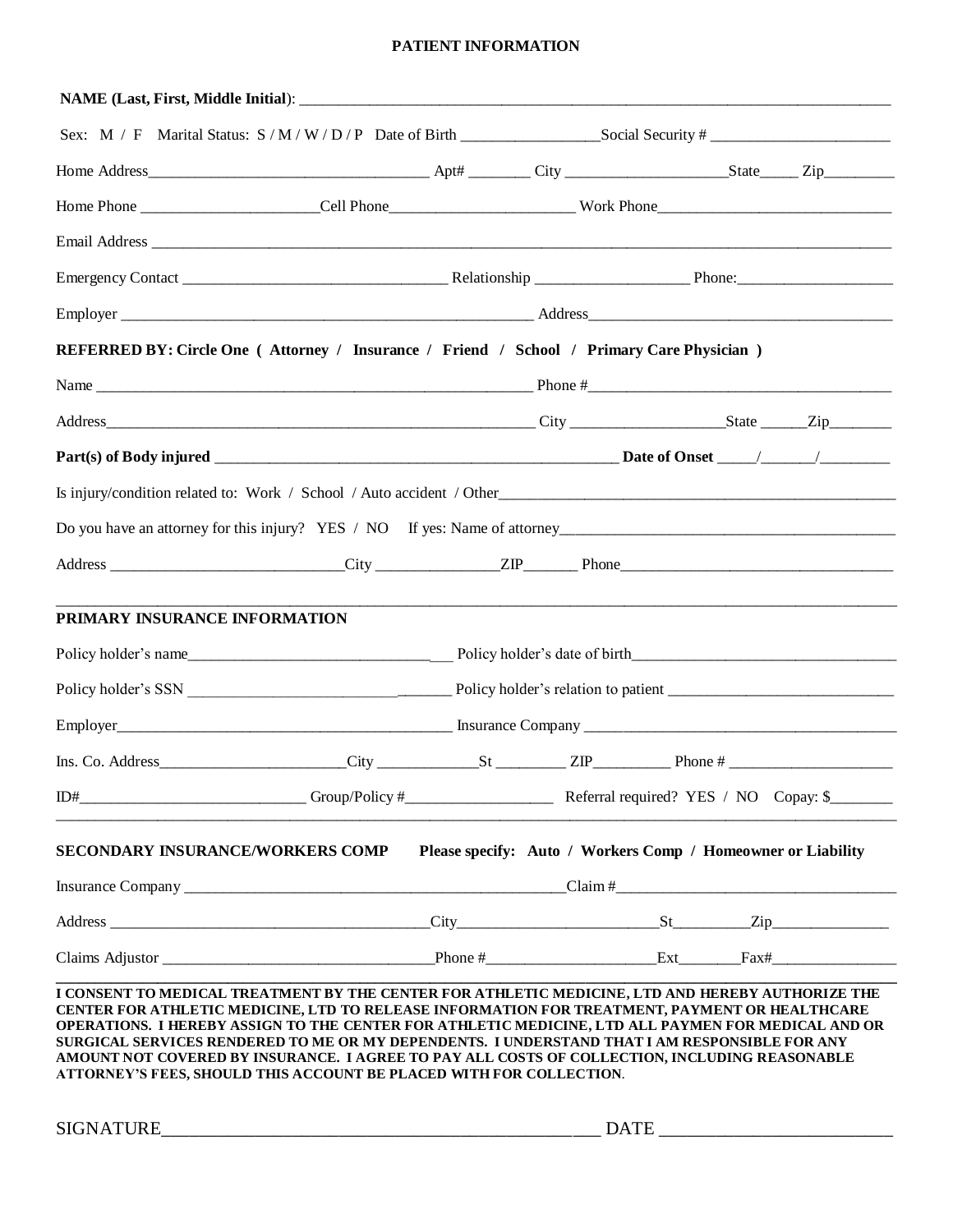## **Center for Athletic Medicine LTD**

I hereby instruct and direct \_\_\_\_\_\_\_\_\_\_\_\_\_\_\_\_\_\_\_\_\_\_\_\_\_\_\_\_\_\_\_\_\_Insurance Company to pay by check, made out and mailed to:

## **Center for Athletic Medicine, LTD P.O. Box 73569 Chicago, IL 60670**

If my current policy prohibits direct payment to the Center for Athletic Medicine, LTD. I hereby also instruct and direct you to make the check to me and mail it as follows:

## **Center for Athletic Medicine, LTD P.O. Box 73569 Chicago, IL 60670**

For the professional or medical expense benefits allowable and otherwise payable to me under my current insurance policy as payment toward the total charges for the professional services rendered. This is a DIRECT ASSIGNMENT OF MY RIGHTS AND BENEFITS UNDER THIS POLICY. This payment will not exceed my indebtedness to the above that is mentioned (assignee), and I have agreed to pay, in current manor, any balances of said professional service charges over and above this insurance payment.

A photocopy of this assignment shall be considered effective and valid as the original.

I also authorize the release of any information pertinent to my case to any insurance company, adjuster or attorney involved in this case.

I also authorize the doctor to initiate a complaint to the Insurance Commissioner for any reason on my behalf.

Signature of Policy Holder Witness

\_\_\_\_\_\_\_\_\_\_\_\_\_\_\_\_\_\_\_\_\_\_\_\_\_\_\_\_\_\_\_\_ \_\_\_\_\_\_\_\_\_\_\_\_\_\_\_\_\_\_\_\_\_\_\_\_\_\_\_\_\_\_\_

 $\frac{1}{\text{Date}}$ 

Signature of Claimant/other than policy holder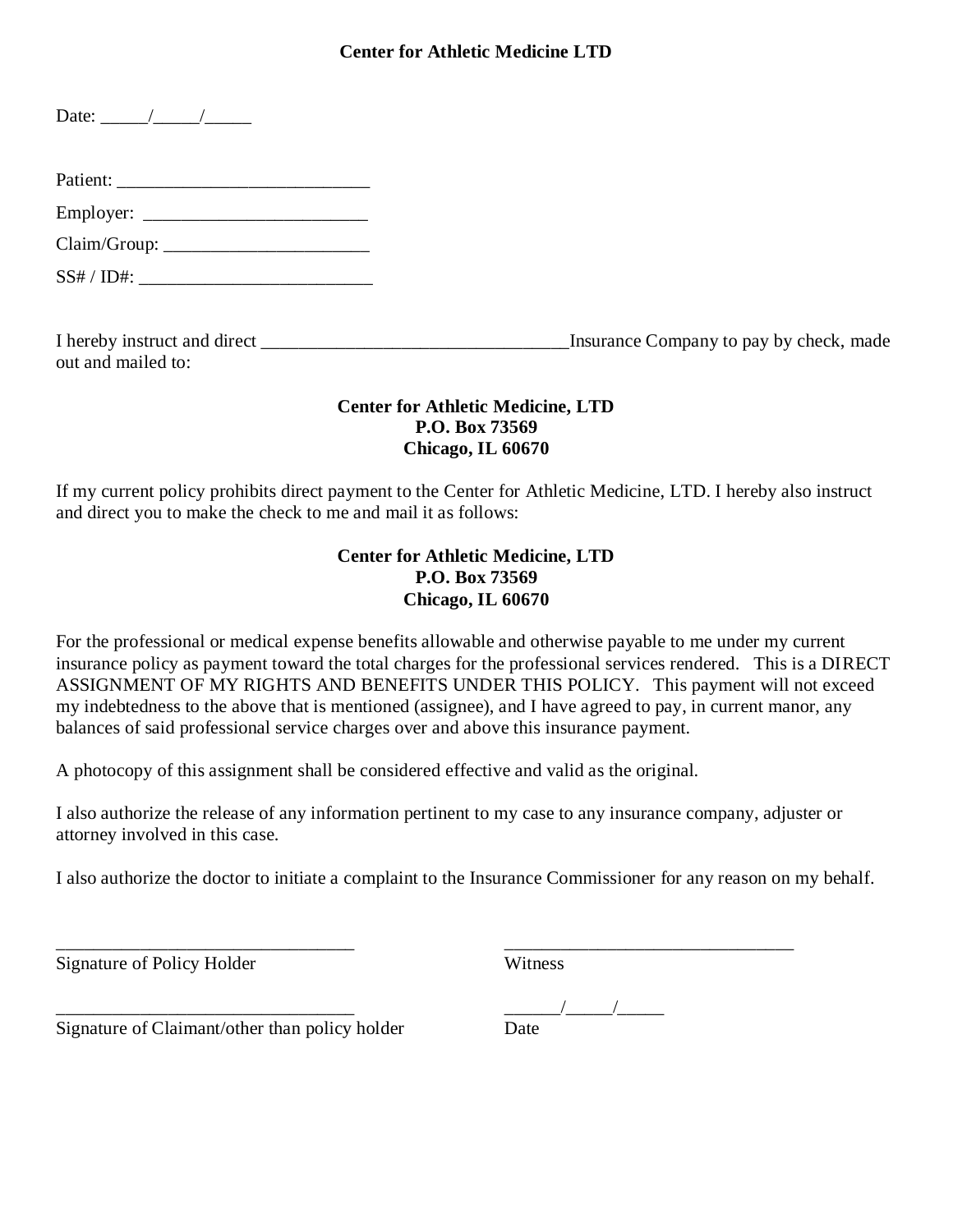#### **CENTER FOR ATHLETIC MEDICINE, LTD MEDICAL HISTORY QUESTIONNAIRE**

|                                                                                                                   |        | $\textbf{DATE:}$ / /                                                                                                                                                                                                           |
|-------------------------------------------------------------------------------------------------------------------|--------|--------------------------------------------------------------------------------------------------------------------------------------------------------------------------------------------------------------------------------|
|                                                                                                                   |        | Weight: Weight:                                                                                                                                                                                                                |
| <b>CURRENT MEDICATIONS:</b> please list all medications you are currently taking or have taken in the past month. |        |                                                                                                                                                                                                                                |
|                                                                                                                   |        |                                                                                                                                                                                                                                |
|                                                                                                                   |        |                                                                                                                                                                                                                                |
|                                                                                                                   |        | Name Dosage Frequency Reserves the Dosage Reserves Reserves and the Second Legislation of the Second Legislation of the Second Legislation of the Second Legislation of the Second Legislation of the Second Legislation of th |
| <b>ALLERGIES</b>                                                                                                  | Yes No | Yes No                                                                                                                                                                                                                         |
|                                                                                                                   |        |                                                                                                                                                                                                                                |
|                                                                                                                   |        |                                                                                                                                                                                                                                |
|                                                                                                                   |        | If there are any foods or medication allergies please list what they are:                                                                                                                                                      |
| Any Anesthesia Allergy: Yes No                                                                                    |        |                                                                                                                                                                                                                                |

**PAST SURGERIES/ILLNESSES/ACCIDENTS AND HOSPITALIZATIONS**: **NONE** □ - Or list any hospitalization, accident, serious illness or past surgeries with approximate year at which performed (include minor surgeries such as tonsillectomy, tumors, etc.)

\_\_\_\_\_\_\_\_\_\_\_\_\_\_\_\_\_\_\_\_\_\_\_\_\_\_\_\_\_\_\_\_\_\_\_\_\_\_\_\_\_\_\_\_\_\_\_\_\_\_\_\_\_\_\_\_\_\_\_\_\_\_\_\_\_\_\_\_\_\_\_\_\_\_\_\_\_\_\_\_\_\_\_\_\_\_\_\_\_\_\_\_\_\_\_\_\_\_\_\_\_\_\_\_\_\_\_\_\_\_\_\_\_\_\_\_\_

 $\Box$  (continue on reverse side) **FAMILY HISTORY:** If any of the following have run in your family, please check **FATHER:** Allergies □ Cancer □ Tuberculosis □ Diabetes □ Heart Disease □ Strokes □ **MOTHER**: Allergies □ Cancer □ Tuberculosis □ Diabetes □ Heart Disease □ Strokes □ **PATIENT HISTORY Yes No Yes No Yes No** HEAD AND NECK Severe headaches ………………………………□ □ Double vision …………………………□ □ Swelling in neck ……………………□ □ Dizzy spells……………………………………□ □ Discharge from ear …………………□ □ Fainting…………………………□ □ Failing vision ……………………………………□ □ Prolonged hoarseness ………………□ □ □ Stroke …………………………… □ □ HEART AND LUNGS High blood pressure…………...….□ □Tuberculosis …………………….. □ □ Chest pain…………………………………………………□ □ Difficult breathing……………………□ □ □ Spit up blood …………………………□ □ □ Heart attack.................................................□ □ Pneumonia …………………….…□ □ Ankles swell ……………………. □ □ Skipping heart beats………………………………□ □ □ Chronic cough ………………………□ □ △ Any heart defects/murmur …………□ □ STOMACH AND INTESTINES Diabetes………………………….□ □ Ulcers……………………………...□ □ Persistent nausea…………………………………□ □ Skin turn yellow…………………□ □ Blood from rectum …………………□ □ Heartburn regularly………………………………□ □ Any chronic diarrhea………………□ □ Habitual constipation………………□ □ Appetite loss…………………………………□ □ Any black stools……………………□ □ Have hemorrhoids ……………………□ □ URINARY TRACT-ETC (WOMEN ONLY) Any excess urination……………………………□ Any leakage …………………………□ Painful menstruation …………………□ □ Difficult urination ………………………...□ □ Passed any stones .………………. □ □ Excess menstruation ……………....□ □ Any blood in urine…………………………□ □ Any retention of urine………………□ □ Bleeding between periods ……………□ □ Excess night urination……………………..□ □ Any missed periods ………………. □ □ MUSCLES – JOINTS – NERVES **Yes No Yes No Yes No**  Any tingling sensations ………………………□ □ Nervous breakdown………………□ □ Speech disturbances………………□ □ Any Numbness………………………………□ □ Any memory loss……………………□ □ Any seizures ………………………□ □ Disturbance in walking …………………...□ □ Personality changes ...……..……□ □ Any emotional problems ……..….□ □ Any muscle jerking …………………….... □ □ Any Paralysis ……………..……□ □ Varicose veins ………….……….□ □

Which Body Part are you here for today? \_\_\_\_\_\_\_\_\_\_\_\_\_\_\_\_\_\_\_\_\_\_\_\_\_\_\_\_\_\_\_\_\_\_ Right \_\_\_\_\_ Left\_\_\_\_\_\_\_How long? Months\_\_\_\_Years\_\_\_\_\_\_ Have you or a family member had a history of a blood clot? If "yes", please explain Do you smoke or have you been a smoker? \_\_\_\_\_\_\_\_\_\_\_\_\_\_\_\_ If "yes", describe type, amount and duration of smoking habit \_\_\_\_\_\_\_\_\_\_\_\_\_\_\_\_\_ Do you drink? \_\_\_\_\_\_\_\_\_\_\_\_\_\_\_\_\_\_\_\_\_\_\_\_ If "yes", indicate amount and frequency \_\_\_\_\_\_\_\_\_\_\_\_\_\_\_\_\_\_\_\_\_\_\_\_\_\_\_\_\_\_\_\_\_\_\_\_\_\_\_\_\_\_\_\_\_\_\_\_\_\_ Have you ever been addicted or habituated to drugs or alcohol? If "yes", please explain Are you on a special diet or do you restrict your diet in any way? \_\_\_\_\_\_\_\_\_\_ If "yes", please explain \_\_\_\_\_\_\_\_\_\_\_\_\_\_\_\_\_\_\_\_\_\_\_\_\_\_\_\_\_\_\_\_\_\_\_\_\_ Other medical problems not listed: \_\_\_\_\_\_\_\_\_\_\_\_\_\_\_\_\_\_\_\_\_\_\_\_\_\_\_\_\_\_\_\_\_\_\_\_\_\_\_\_\_\_\_\_\_\_\_\_\_\_\_\_\_\_\_\_\_\_\_\_\_\_\_\_\_\_\_\_\_\_\_\_\_\_\_\_\_\_\_\_\_\_\_\_\_\_\_\_\_\_\_ Are you currently under the care of another physician for any of the above conditions? Yes  $\Box$  No  $\Box$ Patient Signature\_\_\_\_\_\_\_\_\_\_\_\_\_\_\_\_\_\_\_\_\_\_\_\_\_\_\_\_\_\_\_\_\_\_\_\_\_\_\_\_\_Date \_\_\_\_\_\_\_\_\_\_\_\_\_\_\_\_\_\_\_Provider Init\_\_\_\_\_\_\_\_\_\_\_\_\_\_\_Date\_\_\_\_\_\_\_\_\_\_\_\_\_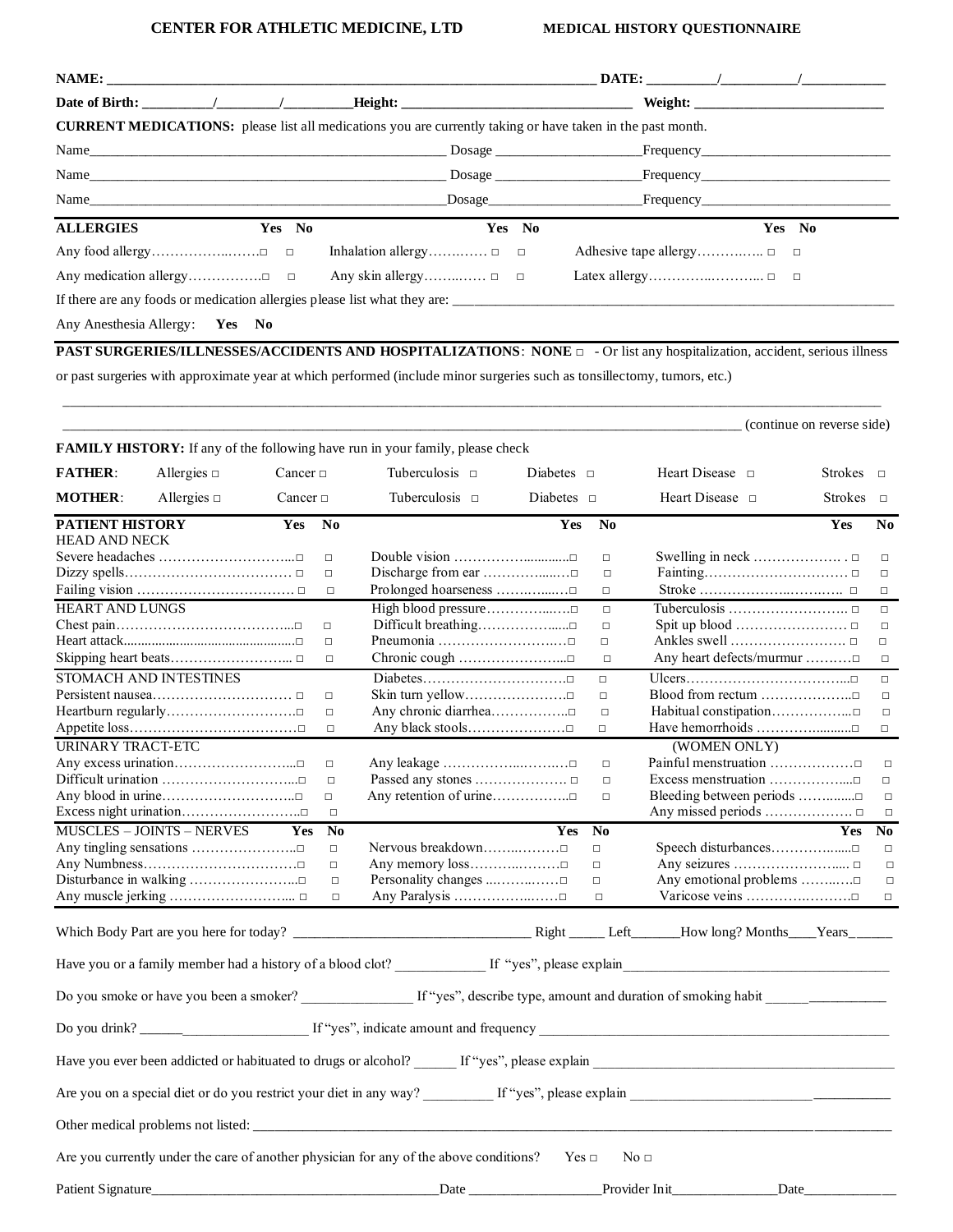## **Center for Athletic Medicine, Ltd. 830 W. Diversey Parkway, Suite 300 Chicago, IL 60614**

The Center for Athletic Medicine, Ltd. (CAM) is providing a financial policy to all patients to avoid any misunderstanding or disagreement concerning payment for professional services. Prompt payment allows us to control costs. Outstanding accounts cost both of us time and money; therefore, all patients will be required to establish financial arrangements for payment on their account.

**INSURED PATIENTS:** our billing staff will submit the claims to your insurance. The patient is responsible for any co-payments, co-insurance, deductible, or non-covered service not payable by your plan. *Please note there are far too many insurance companies to know every patient's benefit plan. To avoid any surprises know your insurance benefits before your first appointment.*

**SELF-PAY PATIENTS:** will be required to remit full payment to establish an account.

**WORKERS' COMPENSATION/LEGAL CASES: Though you are not responsible for your medical bills prior to your case settling; IF you lose your case, or IF your case settles and your workers' compensation insurance does not pay your outstanding bills, OR if your attorney does not send us a payment directly from your settlement YOU will be responsible for the outstanding balance.** 

All patient accounts are due and payable within 30 days of services rendered.

\_\_\_\_\_\_\_\_\_\_\_\_\_\_\_\_\_\_\_\_\_\_\_\_\_\_\_\_\_\_\_ \_\_\_\_\_\_\_\_\_\_\_\_\_\_\_

Statements will be mailed monthly which is due payable within 30 days. If your payment is not received you will receive one other reminder. If you are unable to pay off your balance please contact your billing representative and a payment plan may be set-up. Any balances after 61 days of notice without a financial arrangement in place will be sent to collection.

Any changes on your account such as address, phone number, insurance, etc., should be brought to our attention as soon as possible to avoid any discrepancies with your account.

# OFFICE CHARGES

Office appointments need to be cancelled with-in 24 hours of your scheduled appointment time, or a \$50 failed appointment charge will be assessed to your account.

Scheduled surgeries need to be cancelled with-in 48 business hours of your scheduled surgery time, or a \$1000 charge will be charged on your account.

A \$25 service charge will be charged for any non-sufficient funds check in addition to the amount of the check presented.